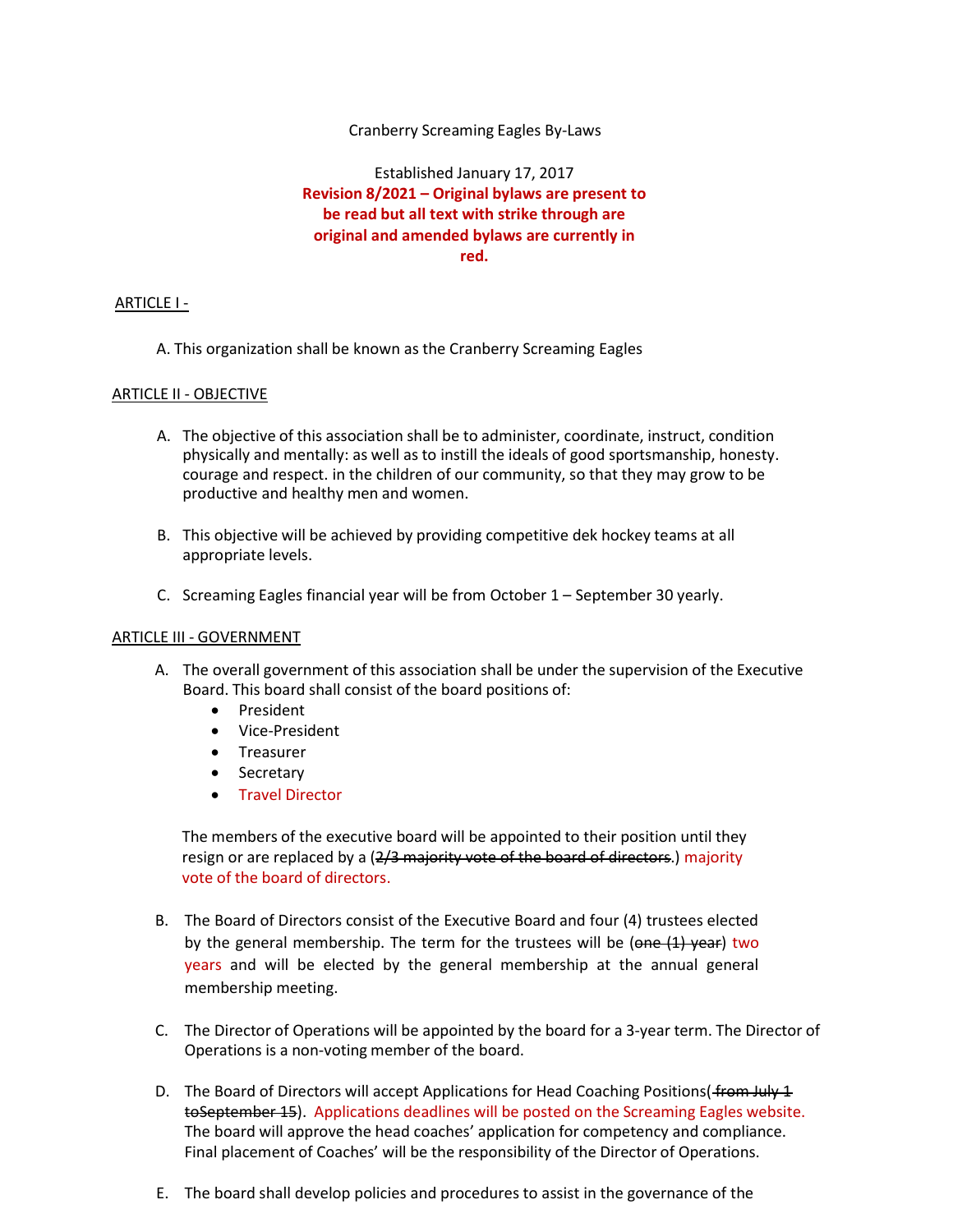organization. Policies and procedures shall be put forth in writing and approved by a majority vote of the board. Policies and procedures are not valid if they contradict any bylaw item.

### ARTICLE IV - REVIEW BOARDS

- A. A Review Board consisting of the Executive Board, Trustee, and Director of Operations shall be established for disciplinary purposes.
- B. For review boards, Director of Hockey Operations will have a vote on discipline actions.
- C. The Review Board shall meet in the event of problems regarding individual coaches, association members, board member or player. The procedure will be as follows:
	- a. The individual will be informed of the complaint.
	- b. All interested parties will present their grievances.
	- c. The accused will have an opportunity to refute the grievance.
- D. The Review Board will rule on the validity complaint based on the Information received. If the complaint is deemed valid, the individual will be give opportunity to conform to the Review Board's demands. In the event of nonconformance, the individual will be removed from his/her association position.
- E. Complaints must be presented to a member of the Executive Board, in writing. (within forty-eight (48) hours of the incident. ) The Review Board must inform all parties of the complaint and convene a meeting within 30 days, to resolve the problem
- F. The Board of Directors, by a (two-thirds  $(2/3)$ ) majority vote at any dully constituted meeting. have the power to suspend or expel any member or player whose conduct is considered to be detrimental to this association.

#### ARTICLE V - MEETINGS

- A. The association will hold an annual general meeting (in November) within 90 days of teams being selected, at a time and place set by the Executive Board. Trustee members will be elected at this meeting.
- B. Special meetings may be called at any time by the President or upon request of at least two (2) members of the Board of Directors.
- C. The Board of Directors shall meet at a minimum of eight times per year. All meetings are open to general membership to attend.
- D. Any request to participate or comment must be submitted at least 48 hours in advance of any scheduled meeting.
- E. Robert's Rules of Order shall govern all meetings except where same conflicts with the bylaws of this association.

#### ARTICLE VI - MEMBERSHIP

A. Any boy or girl meeting the requirements of age of (United States Dek Hockey Federationguidelines is eligible to play.) PACT guidelines are eligible to play. In the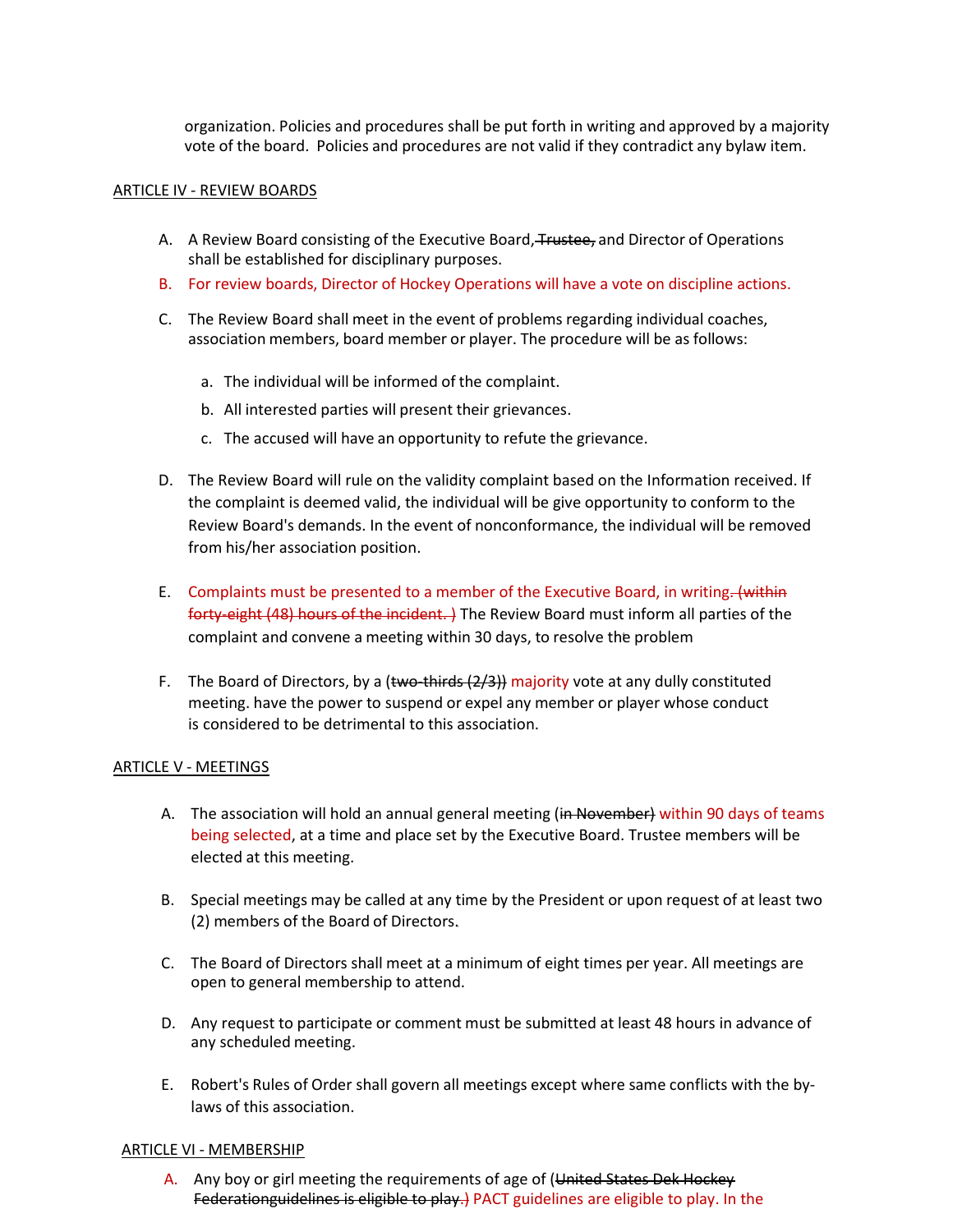event that PACT disbands and there is no governing authority age guidelines will be set by the Screaming Eagles board.

- B. The parents and/or guardians of all children participating in the programs offered are considered members and may attend all meetings.
- C. Any individual not qualified for membership as stated above and expressing a desire to join this association. will be reviewed by the Board of Directors at their next meeting following receipt of application in writing.

### ARTICLE VII - FINANCIAL POLICY

- A. The Board of Directors shall decide all matters pertaining to the finances of this association. All income shall be placed in a common treasury. All money shall be dispensed in such a way that no team shall gain an advantage over another as determined by the Board of Directors.
- B. All accounts will be audited at the end of each year by a committee of three (3) member one (1) being an Executive Board member not the Treasurer.
- C. The Executive Board may authorize expenditures of up to one thousand five hundred (\$1,500) in emergency situations. These expenditures must be documented and presented at the next general membership meeting.
- D. All persons authorized to sign checks or to make deposits on any accounts of this association shall be bonded for a minimum of ten thousand dollars (\$ 10,000.00).
- E. Hardship Fund: in the event Screaming Eagles has additional funds to be marked for a hardship fund the general membership member can make a request to the President or Vice President for funds from the Hardship Fund. The President and Vice President will then need to unanimously agree for funds to be released and will relay this information to the treasurer. Records will be kept of hardship fund financials but not the names of families. The President and Vice President will not be eligible to use hardship funds for their own families.

#### ARTICLE VIII - COMMITTEES

- A. All committees shall be appointed by the President of this association. The number of persons any committee shall not exceed six (6).
- B. Each committee shall have as it's chairperson a member of the Executive Board.
- C. The duties of the committee members are to investigate and report to the Executive Board information. and to make recommendations pertinent to that committee.
- D. The Executive Board shall decide for which event committees are needed.

### ARTICLE VIII - AMENDMENTS

A. New articles to these by-laws must be presented to the Executive Board in writing prior to the general membership meeting. The Board will review the proposed amendment. Copies of the amendment will be distributed in advance of the general membership meeting. The amendment will be read and discussed, and if necessary modified and voted on by all voting members present. A two thirds  $(2/3)$  majority vote is needed to pass. No absentee or proxy voting will be permitted.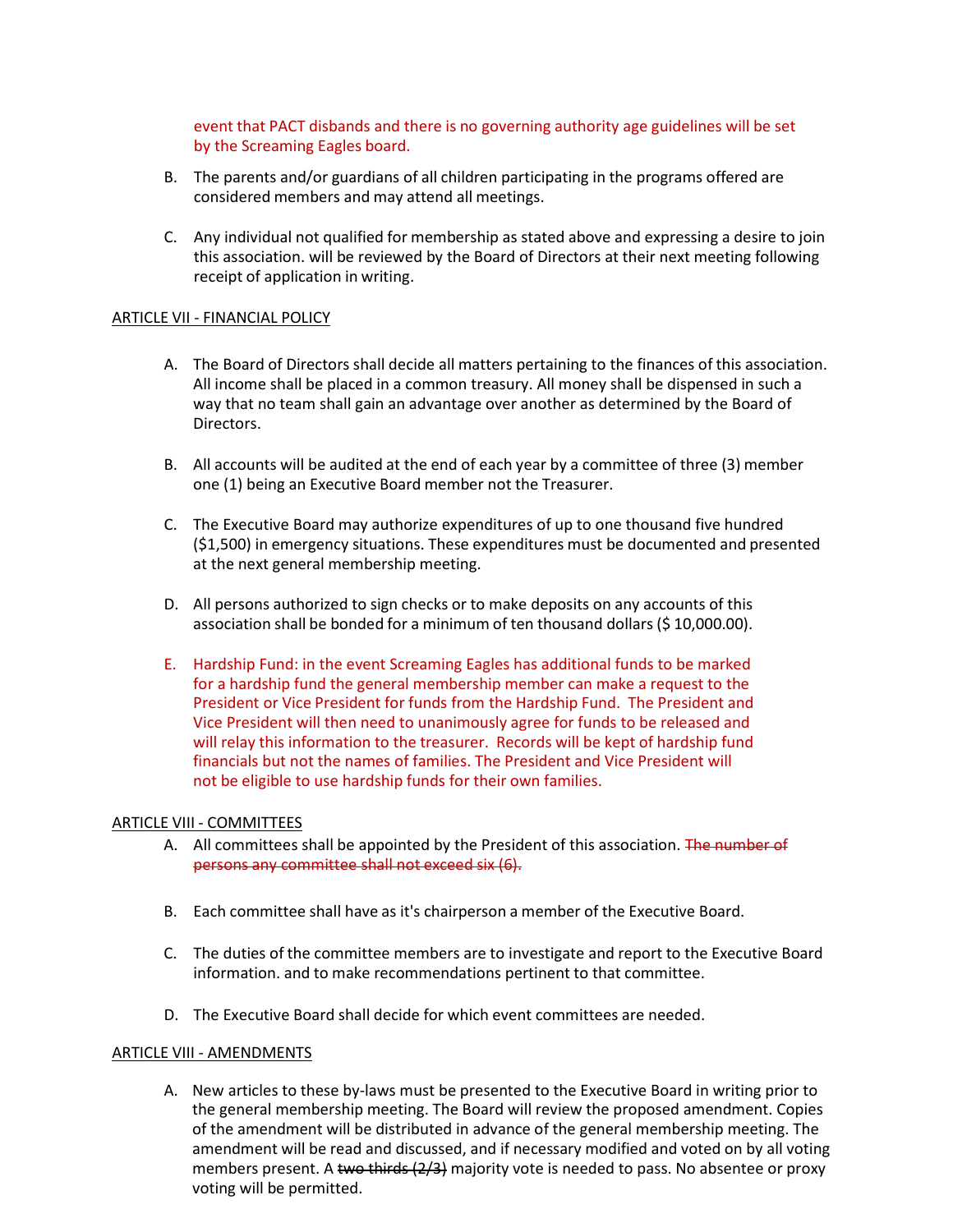B. Amendments to existing articles will follow the procedure described in Article XI paragraph.

# ARTICLE X – VOTING

- A. All votes that are to take place will be conducted with a majority vote.
- B. President shall only receive voting privileges in a tie breaker vote, President will not vote unless there is a tie.

# ARTICLE XI – ELECTIONS

- A. Elections for executive board members (President, Vice President, Secretary, Treasurer, Travel Director) will be conducted as follows:
	- a. Open position will be offered to sitting executive board members for application. If a sitting board member chooses to apply the board of directors will then vote.
	- b. If no sitting executive board member chooses to apply for open position the position will be offered to the general membership for applications.
	- c. Once application deadline has ended the board of directors will vote on applicants.
- B. If President resigns or is removed by a majority board of directors vote the sitting Vice President will have the option to take the President position without a vote from the board of directors. If the Vice President chooses to not take the President position, he/she will act as interim President until a new President is elected with the above referenced process.
- C. Trustees will be a general membership vote and applications will be received prior to the general membership meeting where new trustees will be elected for a two-year term.

# Position Descriptions:

# President:

The President of the Screaming Eagles shall be responsible for the following duties:

- A. Oversee the general day to day operations of the organization.
- B. Work with all board members to foster a healthy and productive environment for all members of the association.
- C. Answer emails, work directly with the secretary to send out mass communications.
- D. Attend and conduct all board meetings.
- E. Oversee and assist with separate committees.
- F. Represent Screaming Eagles in a professional and courteous manner
- G. Issue suspensions and listen to all member grievances and make determinations on appropriate response.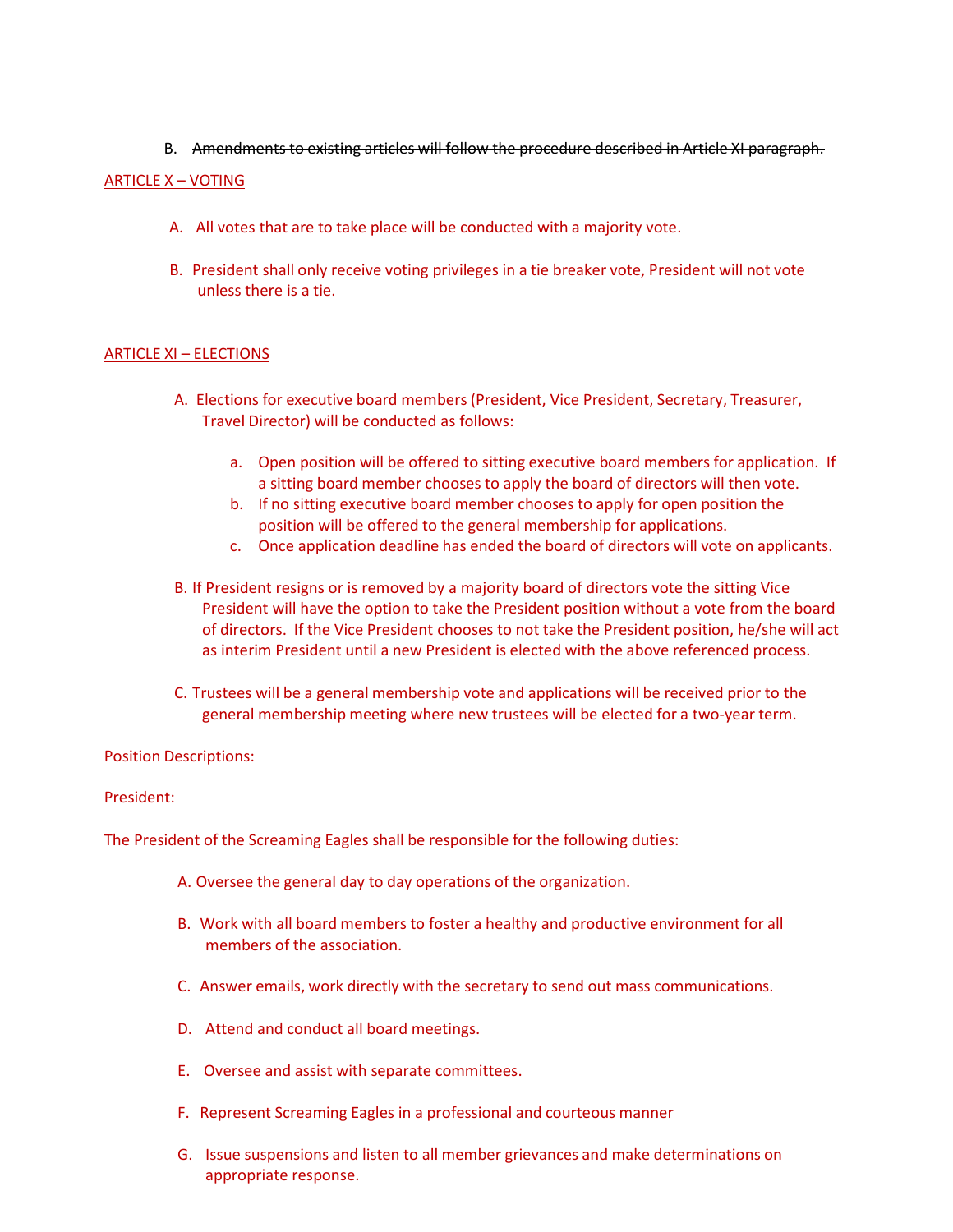- H. Work with Vice President on issuing hardship funds where appropriate.
- I. Other duties as necessary.

## Vice President:

The Vice President of Screaming Eagles shall be responsible for the following duties:

- A. Conduct board meetings if the President is unable.
- B. Act as interim President if President resigns or is voted out of position. Vice President will have the option to move into President position in the occurrence of the above situations.
- C. Attend board meetings as a voting member.
- D. Represent Screaming Eagles in a professional and courteous manner
- E. Chair a committee (if necessary)
- F. Work with President on issuing hardship funds where appropriate.
- G. Attend disciplinary appeal meetings and work with general membership members and the board for a solution to any grievances.

### Secretary:

The Secretary of Screaming Eagles shall be responsible for the following duties:

- A. Assist with organizing rosters, coaching clearances, spreadsheets, etc.
- B. Create Google Docs/Forms as necessary and assigned by President or Vice President.
- C. Check coaching clearances yearly for expiration and accuracy.
- D. Answer emails sent to general Screaming Eagles email box.
- E. Send emails to organization as assigned by President or Vice President.
- F. Create email groups for yearly rosters and association members.
- G. Chair committee (if necessary).
- H. Other duties assigned from President or Vice President.

### Treasurer:

The Treasurer of Screaming Eagles shall be responsible for the following duties:

A. Monitor banking activity and balances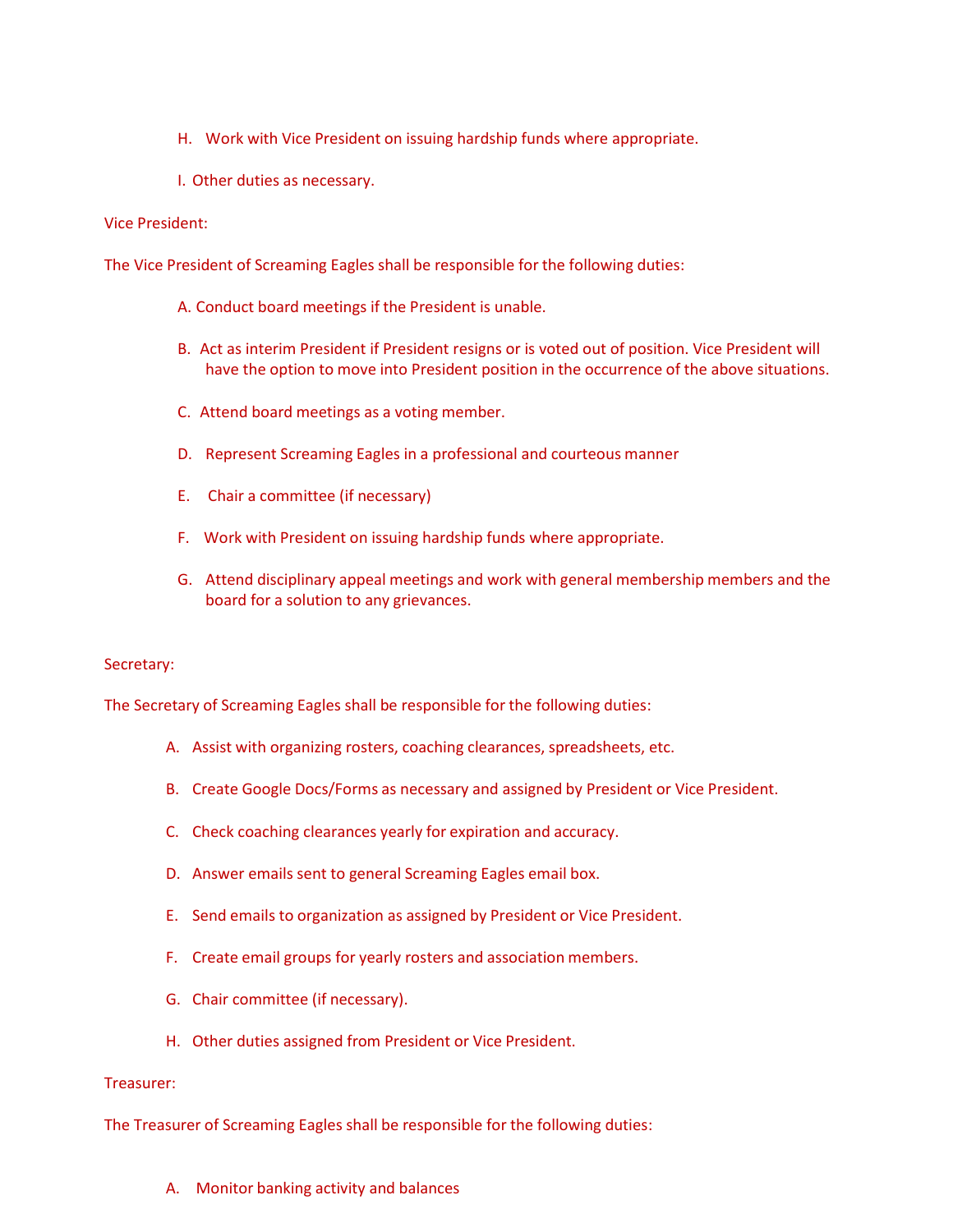- B. Ensure all players are paid yearly.
- C. Ensure all teams have paid any team fees
- D. Collect and deposit team fees, fundraising profits, etc.
- E. Create Profit & Loss statement for annual Screaming Eagles tournament
- F. Create a year end Profit & Loss statement.
- G. File any tax records necessary for non-profit status.
- H. Report balance at board meetings.
- I. Chair committee (if necessary).
- J. Any other duties as assigned from President or Vice President.

### Travel Director:

The Travel Director of Screaming Eagles shall be responsible for the following duties:

- A. Assist teams with travel and hotel arrangements for travel tournaments.
- B. Reserve hotel rooms and work with hotels for discounts and blocks.
- C. Register teams for local tournaments and work with local organizations to promote the Screaming Eagles annual tournament.
- D. Report to treasurer which teams are registered for local and out of state tournaments and report to treasurer how to pay for the tournament and report amount owed.
- E. Answer parent and team questions on travel.
- F. Chair committee (if necessary).
- G. Other duties assigned from President or Vice President.

### Director of Hockey Operations:

The Director of Hockey Operations of Screaming Eagles shall be responsible for the following duties:

- A. Work with Board of Directors with ultimate decision of Director of Hockey Operations to select coaches annually.
- B. Represent Screaming Eagles in a professional and courteous manner.
- C. Communicate with local and out of state teams to maintain and foster good relationships